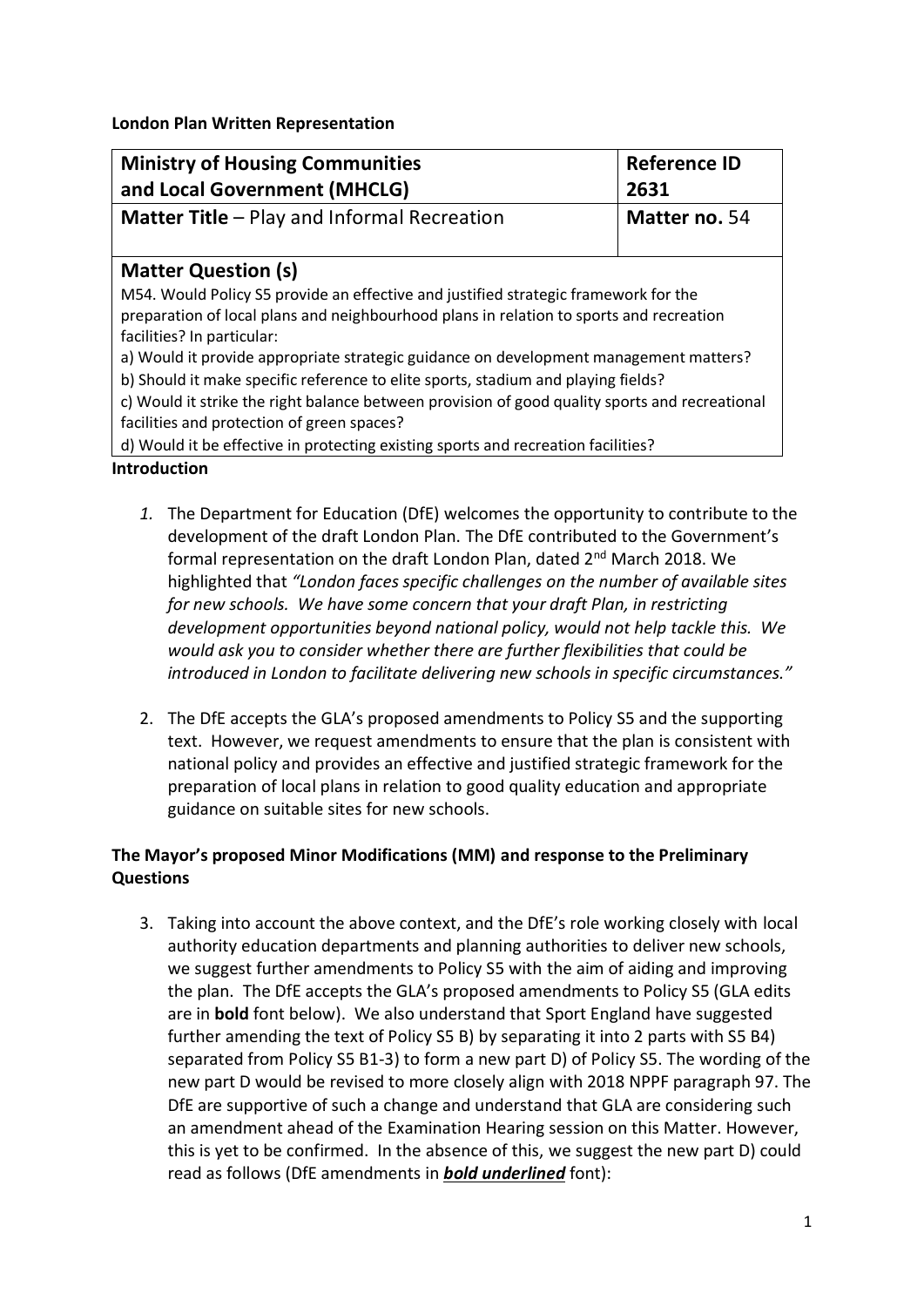D) *Development affecting sports and recreation facilities should ensure that there is no net loss of facilities, unless the development is in accordance with one or more of the tests in NPPF (2018) paragraph 97*. *it can be demonstrated that there is no ongoing or future demand.:*

4. **Where published, a borough's assessment of the need for sports and recreation facilities should be used to identify ongoing or future demand.** 

## **Justification**

- 5. London represents a special case in terms of lack of suitable available sites for new schools to meet need, including the significant projected need for additional secondary school places over the next five years. The DfE has extensive experience of searching for school sites in London and we have found that suitable, available sites are in very short supply. We therefore wish to avoid ambiguities in policy that could have the unintended effect of further constraining the supply of suitable sites for schools, undermining the ability of local education authorities to meet their statutory duty to provide sufficient school places to meet need within their areas. This amendment would ensure that the plan is positively prepared and effective in terms of meeting objectively assessed needs for school places.
- 6. As currently worded the policy is inflexible. It can be interpreted as indicating that there should be no net loss of a wide range of facilities, including playing fields, under any circumstances except where *"it can be demonstrated that there is no ongoing or future demand".* Thus the policy excludes, and is inconsistent with, the caveats in NPPF (2018) paragraph 97 regarding building on playing fields (we appreciate that the draft London Plan is being examined against the 2012 NPPF but planning applications and future borough local plans will be examined against the 2018 NPPF).

Paragraph 97 of the NPPF (2018) states that:

*Existing open space, sports and recreational buildings and land, including playing fields, should not be built on unless:* 

- *a) an assessment has been undertaken which has clearly shown the open space, buildings or land to be surplus to requirements; or*
- *b) the loss resulting from the proposed development would be replaced by equivalent or better provision in terms of quantity and quality in a suitable location; or*
- *c) the development is for alternative sports and recreational provision, the benefits of which clearly outweigh the loss of the current or former use.*
- 7. The policy as currently worded would also rule out Sport England's exceptions to its playing fields policy<sup>1</sup>, particularly Exception 5 which is particularly relevant to the

<sup>-</sup><sup>1</sup> <https://www.sportengland.org/facilities-planning/planning-for-sport/playing-fields-policy/>